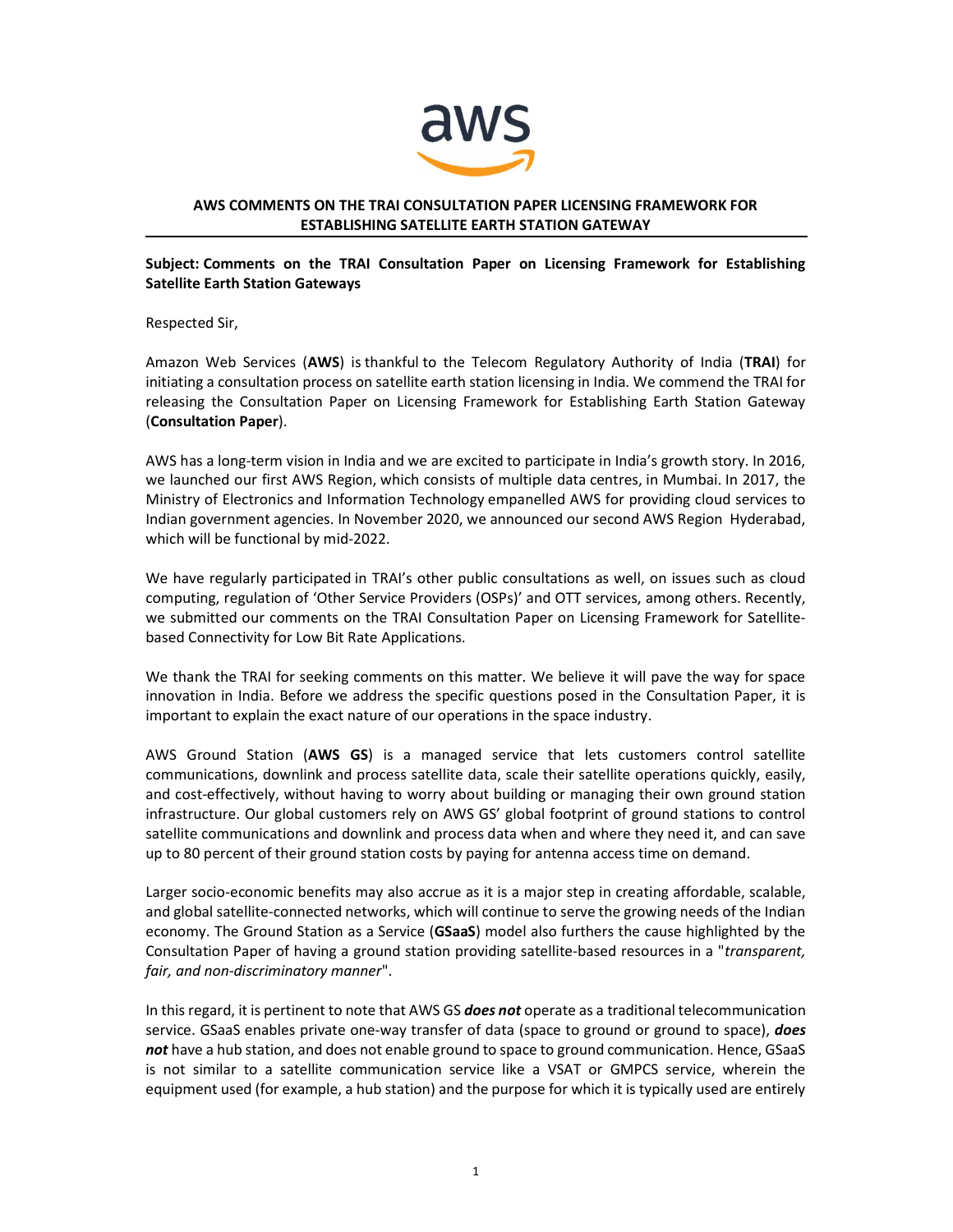different from the AWS GS service offering as well as the use cases for which it is intended. In contrast, AWS GS supports services that require one-way transfer of data for non-telecom purposes such as:

- a. Earth observation weather (analysing downlinked weather data to predict patterns) or natural disaster (analysing downlinked data during natural disasters to identify survivors and assess structural damage) prediction;
- b. telemetry tracking and control (TT&C) data encompassing data related to the health and status of the satellite, and the determination of the exact location of the satellite;
- c. command function (uplinking commands for control of satellite), etc.

Our enclosed responses (Annex A) are framed keeping the above context in mind. To summarise, we recommend any regulatory framework envisaged should:

- 1. Enable GSaaS in the interest of creating low capex, scalable infrastructure.
- 2. Avoid introducing a separate and additional licensing framework for GSaaS earth stations, in addition to any regulations proposed by the DoS. If such additional framework were imposed, we recommend a light-touch approach with a simple notification or registration regime. Such an approach should not create onerous compliance obligations on GSaaS operators, including setting specific contractual terms for GSaaS operators and their customers (i.e., satellite operators) and any other third parties, or placing restrictive conditions pertaining to the relationship between the GSaaS operator and the satellite operator as they will impact accessibility of satellite services.
- 3. Allow sharing of GSaaS earth station resources to bring greater efficiency and enhanced savings on major operational costs, thereby lowering the entry barriers into the industry.
- 4. Ensure that spectrum assignments by the Department of Telecommunications (DoT) are carried out through administrative assignments charged at a standard pricing to avoid cost barriers to both GSaaS earth station operators and their customers. Internationally as well, most administrations – such as Sweden and the United States – assign spectrum administratively for a GSaaS earth station.

We are grateful to TRAI for this opportunity to share our ideas, and we look forward to working towards an enabling policy environment in India.

Best Regards Yours Sincerely

Responsible

(Bishakha Bhattacharya)

Authorised Signatory



Public Policy Leader for Public Sector, India / SAARC Email: bishakha@amazon.com Mobile: +91-9873100040 Amazon Internet Services Pvt. Ltd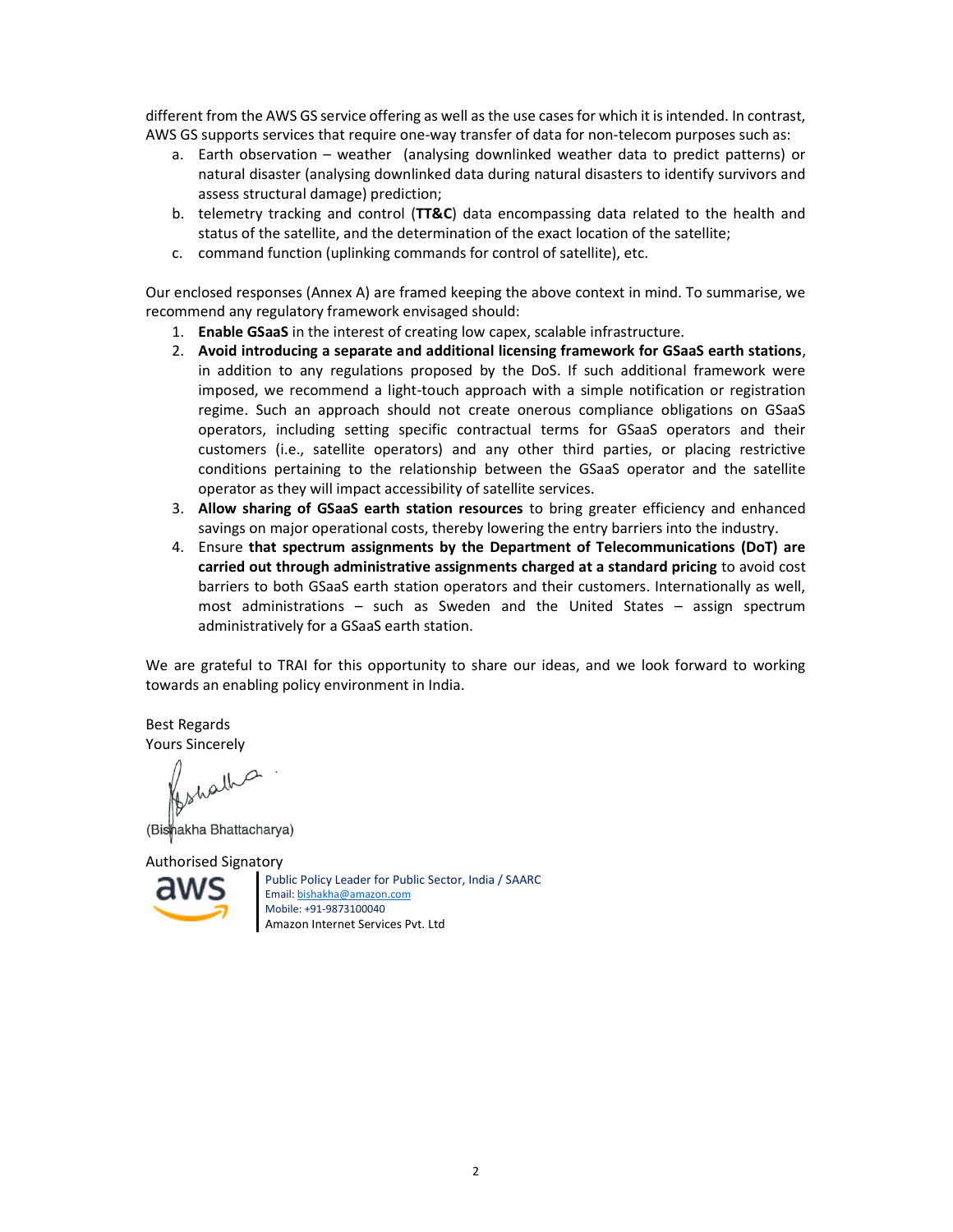# Annexure A : Response to Consultation on Licensing Framework for Establishing Satellite Earth **Station Gateway**

#### A. Ground Station as-a-Service

AWS Ground Station (AWS GS) is a managed service that lets customers control satellite communications, downlink and process satellite data, and scale their satellite operations quickly, easily, and cost-effectively, without having to worry about building or managing their own ground station infrastructure. Our global customers rely on AWS GS' global footprint of ground stations to control satellite communications and downlink and process data when and where they need it, and can save up to 80 percent of their ground station costs by paying for antenna access time on demand.

Since the cost of deploying satellites and other related ground infrastructure (which can often involve multiple ground stations for low and medium earth orbit satellites) is a significant capital and operational expenditure, Ground Station as-a-Service (GSaaS) models such as AWS GS allow satellite operator customers to conduct business without the long-term commitment and costs involved in setting up new infrastructure. This has the potential to enhance the capabilities of existing players and new entrants across various sectors, both government and private, as it allows more capital to be redirected towards R&D and reduces overall costs. Larger socio-economic benefits may also accrue as it is a major step in creating affordable, scalable, global satellite-connected networks, which will continue to serve the growing needs of the Indian economy. The GSaaS model also furthers the cause highlighted by the Consultation Paper of having a ground station providing satellite-based resources in a "transparent, fair, and non-discriminatory manner".

In this regard, it is pertinent to note that AWS GS *does not* operate as a traditional telecommunication service. It enables private one-way transfer of data (space to ground or ground to space). It *does not* have a central hub station and does not enable ground to space to ground communication. Hence, it is not similar to a satellite communication service like a VSAT or GMPCS service, wherein the equipment used (for example, a hub station) and the purpose for which it is envisaged and typically used, are entirely different from that of the service provided by AWS GS. As an example, under the License Agreement for Unified License issued by the DoT, the scope of a VSAT service is to 'provide data connectivity between various sites scattered within territorial boundary of India using VSATs.' VSAT is envisaged for a specific use case. VSAT users are typically small and medium size businesses with a central office, banking institutions with branches all over the country, reservation and airline ticketing systems, etc.

In contrast, the AWS GS service offering, as well as the use cases for which it is intended and can be used by, are entirely different. AWS GS supports services that require one-way transfer of data for non-telecom purposes, such as:

- a. Earth observation weather prediction (analysing downlinked weather data to predict patterns) or natural disaster (analysing downlinked data during natural disasters to identify survivors and assess structural damage);
- b. telemetry tracking and control ( $TT\&C$ ) data encompassing data related to the health and status of the satellite, and the determination of the exact location of the satellite;
- c. command function (uplinking commands for control of satellite), etc.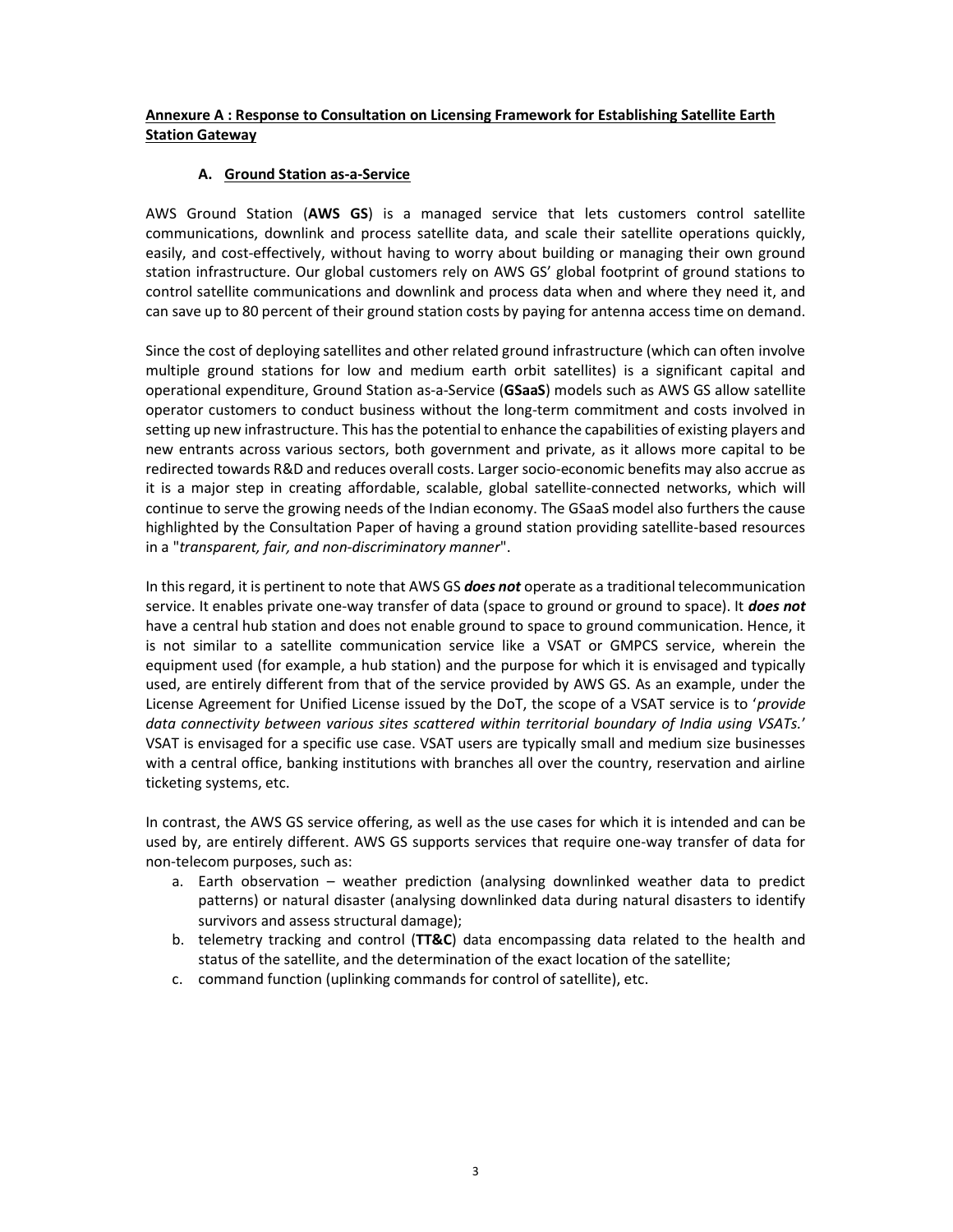#### B. Answers to questions posed by TRAI

## Q1. Whether there is a need to have a specific license for establishing satellite Earth Station Gateway in India for the purpose of providing satellite-based resources to service licensees? Do justify your answer.

We welcome the move to create a flexible, independent regulatory environment for the setting up of GSaaS earth stations, de-linked with the provision of satellite-based services. However, we believe that since the DoT's primary purview is telecom regulation, their focus should not be on regulating entities like AWS GS. AWS GS does not serve telecom functions, and should not be treated at par with telecom services. Instead, AWS GS should be subject to the existing or proposed policies of the Department of Space (DoS).

As discussed above, the existing licensing framework for GSaaS earth stations under the DoT, such as the VSAT CUG service license is not envisaged, and is unsuited, for entities that provide ground segment management, data downlink, and other data processing services as GSaaS services do not operate as traditional telecom services. While telecom operators may also use GSaaS, they can also be leveraged by other classes of customers, (such as those working with agricultural data, geospatial data, meteorological data, for instance), distinct from the use cases envisaged for the VSAT regime.

VSAT services are true telecom services, with the telecom entity serving as a bridge between multiple end users. However, AWS GS does not provide telecom services; it simply allows a one-way communication between the satellite and the ground segment. Further, the VSAT network comprises of two components, i.e. the Earth and the space segment. Entities that allow satellite data uplink, downlink, and processing facilities only operate the ground component for limited purposes, while the space component is managed by the satellite operator. This further highlights the divergence between the VSAT license and the AWS GS business model.

Due to the above reasons, we recommend that the DoT should avoid stop-gap measures such as an additional license for GSaaS earth stations. Instead, we recommend that the framework for regulating GSaaS earth stations should be overhauled and simplified. In effect, this would mean that the DoT should not regulate entities that do not perform a core telecom function/do not provide telecommunications services to the public, and all regulation relating to GSaaS earth stations should be governed by the DoS and the Indian National Space Promotion and Authorisation Center (In-SPACe). As stated in the SpaceCom Policy issued by the DoS, In-SPACe is the designated agency for the regulation of all space-related activities.

Enabling a facilitative environment for GSaaS earth stations will also help the Indian satcom sector compete in the global arena. It will be aligned with the Government's objectives under the National Digital Communications Policy, 2018, which seeks to provide affordable digital communications infrastructure and services to customers, as well as strengthen and promote development of satellite communications related infrastructure through appropriate policies including by 'revising licensing and regulatory conditions that limit the use of satellite communications' and 'reviewing SATCOM policy for communication services, along with Department of Space, to create a flexible, technology-neutral and competitive regime', to support India's transition to a digitally empowered economy.

Recommendation: We recommend that the regulatory framework envisaged by the TRAI should enable GSaaS in the interest of creating low capex, scalable infrastructure. This should be without adding additional licensing, especially as GSaaS services do not involve the provision of telecom services to public.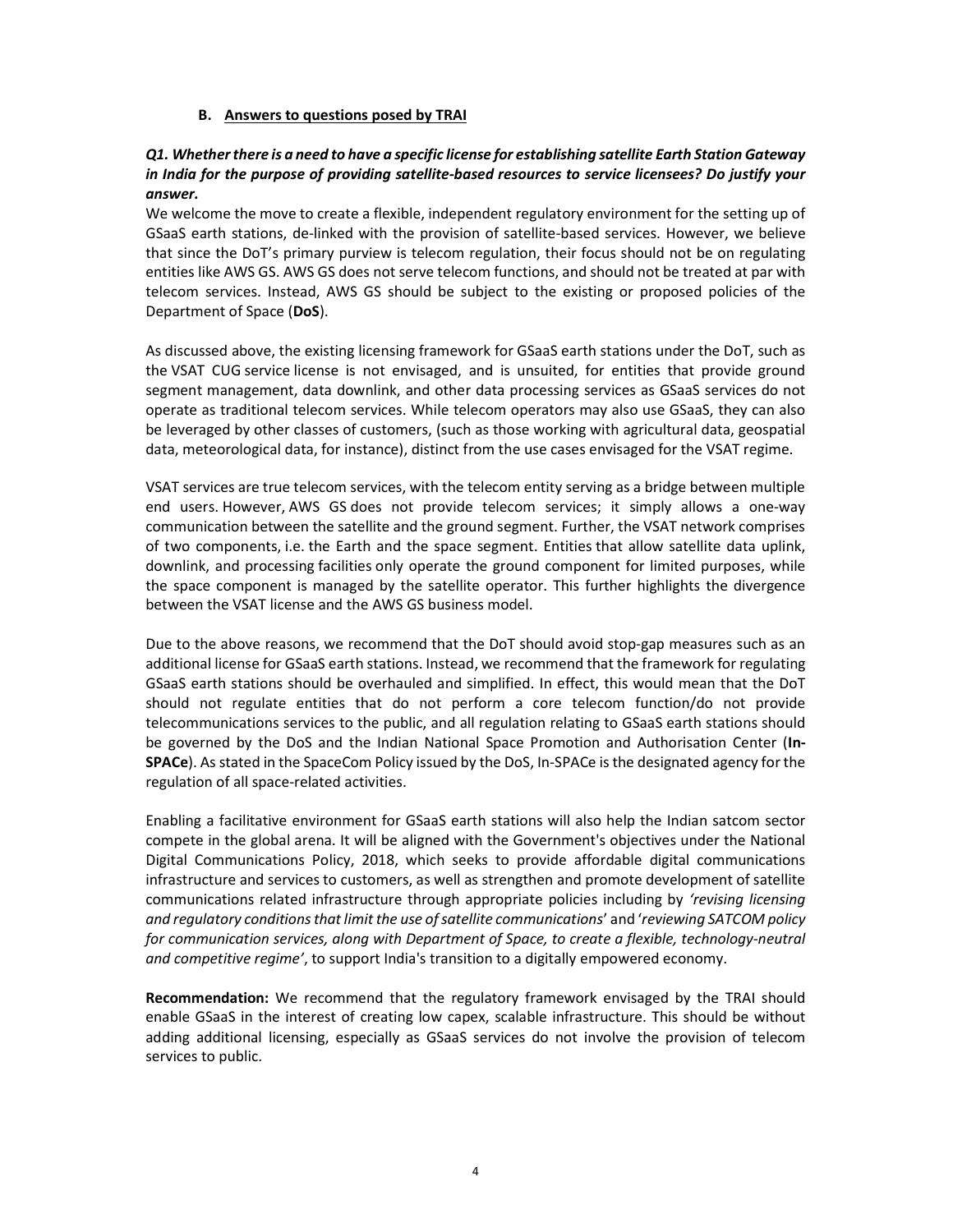## Q2. If yes, what kind of license/permission should be envisaged for establishing Satellite Earth Station Gateway in India? Do provide details with respect to the scope of the license and technical, operational, and financial obligations, including license fee, entry fee, bank guarantees, and NOCC charges, etc.

We believe that introducing a separate and additional licensing framework for GSaaS earth stations will hinder the broader aim of enabling a vibrant space and satellite communications industry, with the objective of increasing private participation in the sector. AWS respectfully suggests that the GSaaS regulatory framework be reconsidered. GSaaS uniquely enables faster scaling of satellite-based services, as it leads to the proliferation of satellite-based services without the costs involved to set up infrastructure. GSaaS also enables the provision of cost-effective resilient, ubiquitous, and seamless connectivity for IoT devices to run efficiently. IoT operators can harness the benefits from satellite communications, such as the ability to operate across a vast geography, connect remote assets, and downlink their data onto cloud storages. For satellite operators, engaging GSaaS is much cheaper than setting up their own earth stations.

This demonstrates the need for a regulatory framework for GSaaS operators that allows satellite operators to harness the value of space-led innovation, where GSaaS is seen as a unique model that brings value to satellite-led research, separate from the traditional telecom-related use cases of satellites. There is also a need to create a single window clearance apparatus for GSaaS, solely under the purview of the DoS and In-SPACe, to avoid any regulatory overlap and ensure that the GSaaS industry is not subjected to overly onerous obligations. Thus, we believe that the TRAI should recommend that the DoS and In-SPACe should take the lead in formulating all necessary regulation for GSaaS.

However, if the TRAI/DoT choose to consider regulating GSaaS, we recommend a light-touch regime which only requires GSaaS operators to notify and register with the DoT, instead of a full-fledged licensing framework. GSaaS operators do not carry out a core telecom function, and the use of spectrum is merely incidental to their operations. Thus, we reiterate that the TRAI/DoT should ensure minimum interference in the governance of the GSaaS industry, which should remain the domain of the DoS/In-SPACe.

Recommendation: Introduction of a separate and additional licensing framework for GSaaS earth stations should be avoided. DoS and In-SPACe should be the enabling and regulating agency for GSaaS earth stations.

### Q3. Whether such Earth Station license should be made available to the satellite operator or its subsidiary or any entity having a tie-up with the satellite operator? Do justify your answer.

As discussed in our responses to Q1 and Q2, we believe that the TRAI and DoT should not set up a licensing framework for GSaaS earth stations, if they do not provide/facilitate telecom services to the public in India. This should be the sole domain of the DoS and In-SPACe.

In case the TRAI/DoT does propose a new GSaaS earth station license, it should not be made contingent on any relationship between the licensee and any satellite operator. These licenses should also not be restricted to satellite operators or their subsidiaries alone, but must allow independent entities having tie-ups with satellite operators to provide such services. An onerous licensing regime that only allows certain entities in specific arrangements to operate will hurt India's space industry. GSaaS operators can offer services to multiple satellite operators without being their subsidiary or being engaged in a long-term contract with them. Given the vast growth in satellite-led innovation, barriers (such as multiple approvals and onerous compliance requirements) to establishing GSaaS earth stations can stifle this growth. In the absence of onerous license conditions, GSaaS providers can easily set up their operations and customise their offerings to benefit their customers.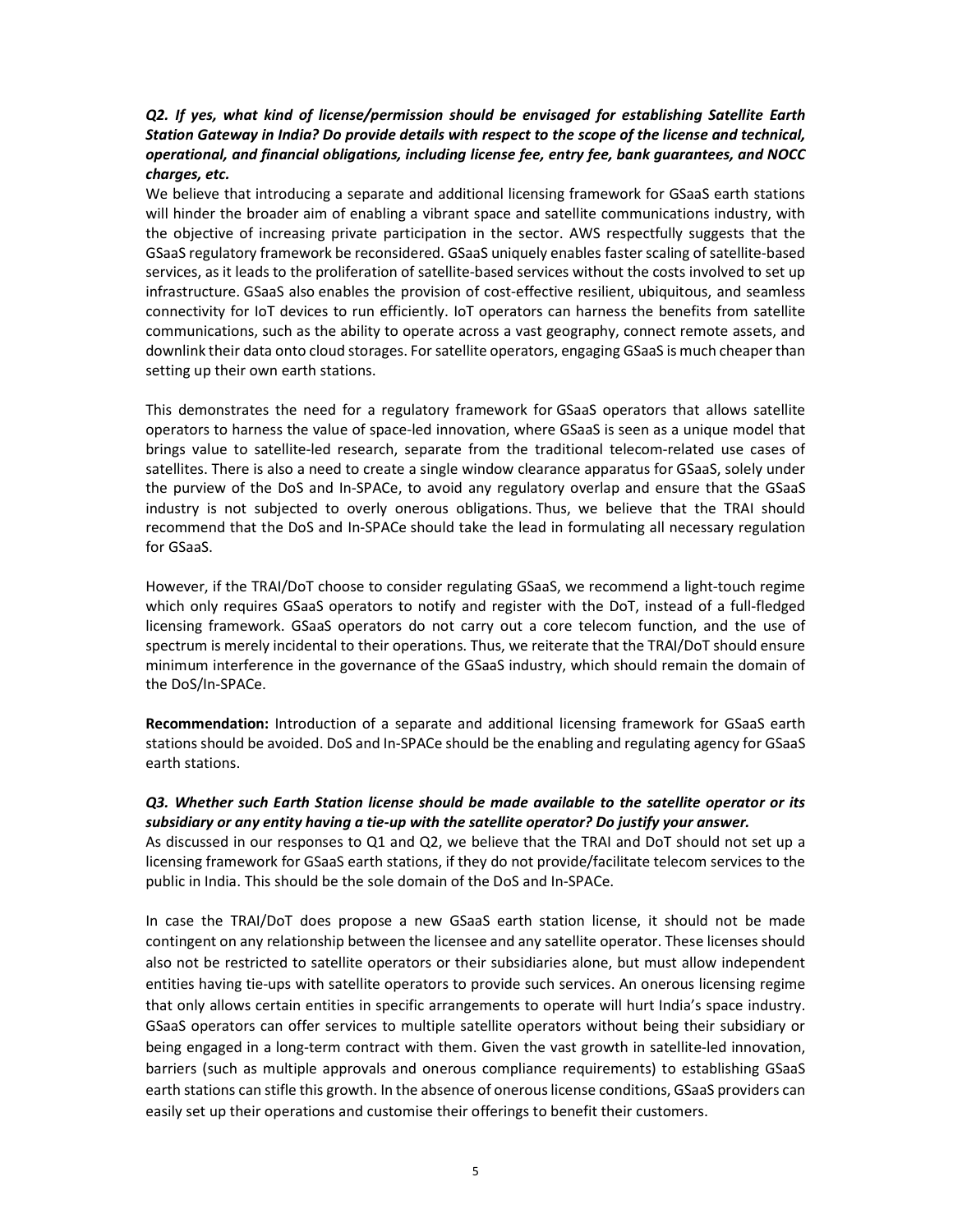If GSaaS operators are subject to light-touch regulatory frameworks, they can enable satellite operators to benefit from a pay-as-you-go model where they share GSaaS earth station resources with other similar players. It will also achieve the primary objective that the TRAI is trying to achieve through this Consultation Paper, which is to avoid duplication of infrastructure and faster roll out of provisioning of satellite transponder capacity.

The provision of GSaaS earth station licenses should not be so limited as applying only to satellite operators and their subsidiaries. If these barriers are placed, business models such as AWS GS that offer pay-as-you-go GSaaS services will not be able to operate their GSaaS earth stations.

Recommendation: No new licensing framework should be imposed on GSaaS earth stations. However, if one is established, we recommend that the TRAI/DoT explore a light touch regulation with a simple notification or registration requirement. This should not entail the TRAI/DoT setting any contractual terms between GSaaS operators, satellite operators, or any third parties, as a precondition to offering these services.

# Q4. What mechanism/framework should be put in place to regulate the access to satellite transponder capacity and satellite-based resources of a Satellite operator/Earth Station licensee by the service licensees so as to get the resources in a time-bound, transparent, fair, and nondiscriminatory manner?

GSaaS earth station operators should be allowed to contractually determine the allocation of satellitebased resources between their customers. In addition to this, the growth of different models of satellite services such as GSaaS is only possible in a regime which does not restrict satellite operators/ GSaaS earth station operators to specific models of provision of services. Such development may in fact be useful for ensuring equitable use of resources -- for instance, AWS GS currently operates on a zero/minimal interference basis. Accordingly, strict rules around use of spectrum may be detrimental in such a case and defeat the purpose of such restrictions.

Recommendation: GSaaS earth station operators and their customers can self-regulate the access to satellite-based resources. A separate regulatory mechanism would be restrictive and detrimental to the growth of innovation and competition in the sector.

# Q7. Whether the sharing of Earth Station among the licensees (between proposed Earth Station licensee and Service Licensee; and among service licensees) should be permitted? Do provide the details with justification.

We agree with the TRAI's observations that sharing of GSaaS earth station resources will bring greater efficiency in the industry. As mentioned above, sharing of satellite resources will result in satellite operators saving on major operational costs, thereby lowering the entry barriers into the industry.

To this end, we appreciate the DoT's stance on liberalising the GSaaS earth station sector and support any measures that allow various stakeholders to collaborate towards the growth of the industry.

It has been rightly identified by the DoT in its letter to the TRAI that the current licensing conditions pose a limitation to establishing one's own gateway for rendering satellite services, thereby resulting in higher CapEx and OpEx.

It must also be noted that the TRAI's and the DoT's efforts allowing sharing of both passive and active infrastructure in the telecom sector led to the rapid growth of this sector, combined with reduced costs, and resulted in India emerging as a trendsetter in infrastructure sharing. It also helped the green